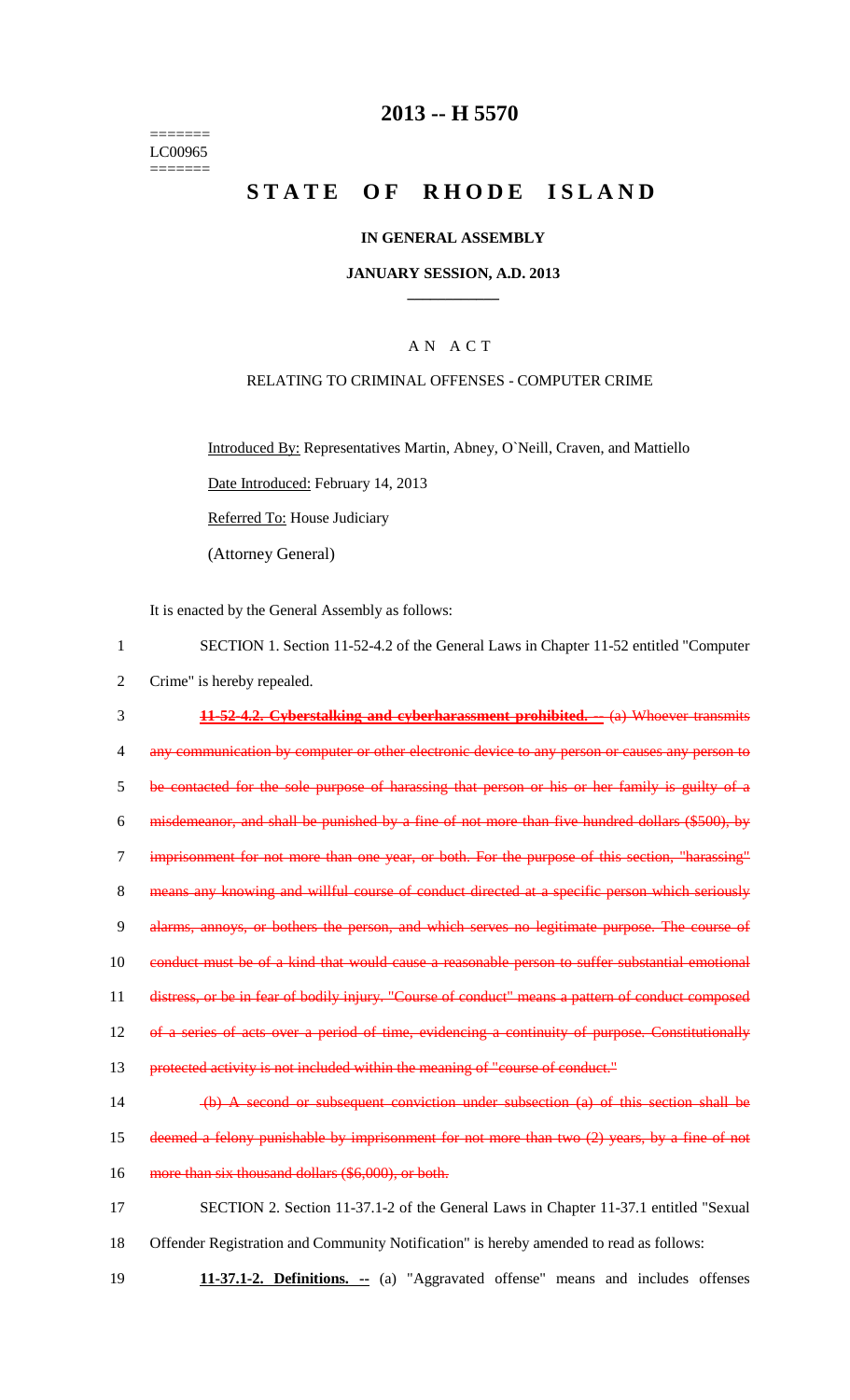1 involving sexual penetration of victims of any age through the use of force or the threat of use of 2 force or offenses involving sexual penetration of victims who are fourteen (14) years of age or 3 under.

4 (b) "Board", "board of review", or "sex offender board of review" means the sex 5 offender board of review appointed by governor pursuant to section 11-37.1-6.

6 (c) (1) "Conviction" or "convicted" means and includes any instance where:

7 (i) A judgment of conviction has been entered against any person for any offense 8 specified in subsection (e) or (k) of this section, regardless of whether an appeal is pending; or

9 (ii) There has been a finding of guilty for any offense specified in subsection (e) or (k) of 10 this section, regardless of whether an appeal is pending; or

11 (iii) There has been a plea of guilty or nolo contendere for any offense specified in 12 subsection (e) or (k) of this section, regardless of whether an appeal is pending; or

13 (iv) There has been an admission of sufficient facts or a finding of delinquency for any 14 offense specified in subsection (e) or (k) of this section, regardless of whether or not an appeal is 15 pending.

16 (2) Provided, in the event that a conviction, as defined in this subsection, has been 17 overturned, reversed, or otherwise vacated, the person who was the subject of the conviction shall 18 no longer be required to register as required by this chapter and any records of a registration shall 19 be destroyed. Provided, further that nothing in this section shall be construed to eliminate a 20 registration requirement of a person who is again convicted of an offense for which registration is 21 required by this chapter.

22 (d) [Deleted by P.L. 2003, ch. 162, section 1 and by P.L. 2003, ch. 170, section 1].

23 (e) "Criminal offense against a victim who is a minor" means and includes any of the 24 following offenses or any offense in another jurisdiction which is substantially the equivalent of 25 the following or for which the person is or would be required to register under 42 U.S.C. section 26 14071 or 18 U.S.C. section 4042(c):

27 (1) Kidnapping or false imprisonment of a minor, in violation of section 11-26-1.4, 11- 28 26-1 or 11-26-2, where the victim of the offense is sixteen (16) years of age or older and under 29 the age of eighteen (18) years;

30 (2) Enticement of a child in violation of section 11-26-1.5 with the intent to violate 31 sections 11-37-6, 11-37-8, 11-37-8.1, 11-37-8.3;

32 (3) Any violation of section 11-37-6, 11-37-8, 11-37-8.1, or 11-37-8.3;

33 (4) Any violation of section 11-1-10, where the underlying offense is a violation of 34 chapter 34 of this title and the victim or person solicited to commit the offense is under the age of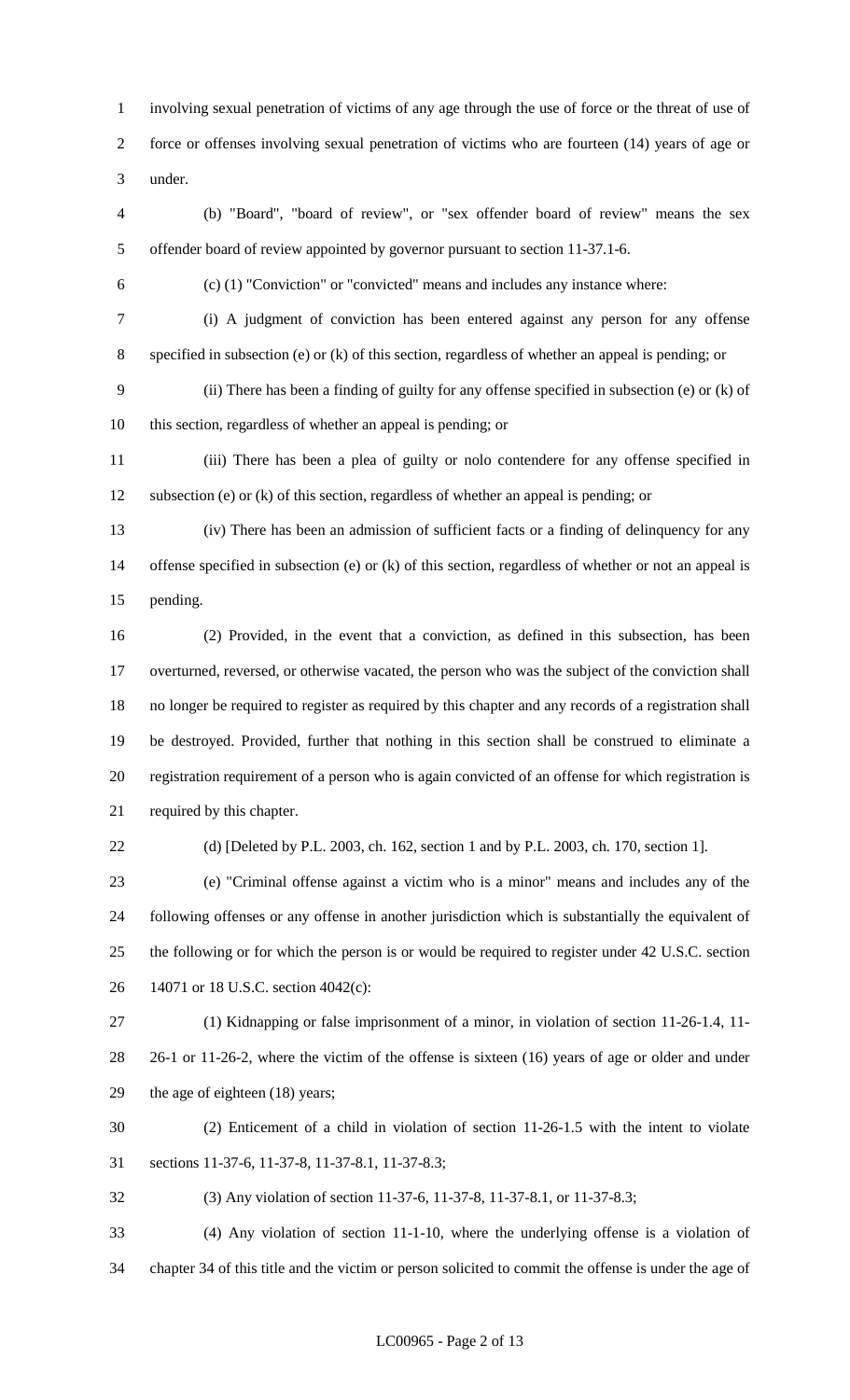- 1 eighteen (18) years;
- 2 (5) Any violation of section 11-9-1(b) or (c); or
- 3 (6) Any violation of section 11-9-1.3;
- 4 (7) Any violation of section 11-9-1.5;
- 5  $(7)(8)$  Any violation of section 11-37.1-10;
- 6  $\left(\frac{8}{9}\right)$  Any violation of section 11-37-8.8;
- 7  $\left(\frac{9}{10}\right)$  Any violation of section 11-64-2 where the victim is under the age of eighteen 8 (18) years; or
- 9  $(10)(11)$  Murder in violation of section 11-23-1 where the murder was committed in the 10 perpetration of, or attempted perpetration of, kidnapping and where the victim of the offense is 11 under eighteen (18) years of age.
- 12 (f) "Designated state law enforcement agency" means the attorney general or his or her 13 designee.
- 14 (g) "Employed, carries on a vocation" means and includes the definition of "employed, 15 carries on a vocation" under 42 U.S.C. section 14071.
- 16 (h) "Institutions of higher education" means any university, two (2) or four (4) year 17 college or community college.
- 18 (i) "Mental abnormality" means a congenital or acquired condition of a person that 19 affects the emotional or volitional capacity of the person in a manner that predisposes that person 20 to the commission of criminal sexual acts to a degree that makes the person a menace to the 21 health and safety of other persons.
- 22 (j) "Predator" means a person whose act(s) is (are) or was (were) directed at a stranger, 23 or at a person with whom a relationship has been established or promoted for the primary purpose 24 of victimization.
- 25 (k) "Sexually violent offense" means and includes any violation of section 11-37-2, 11- 26 37-4, 11-37-6, 11-37-8, 11-37-8.1, 11-37-8.3, or 11-5-1 where the specified felony is sexual 27 assault, or section 11-23-1 where the murder was committed in the perpetration of, or attempted 28 perpetration of, rape or any degree of sexual assault or child molestation, or any offense in 29 another jurisdiction which is substantially the equivalent of any offense listed in this subsection or 30 for which the person is or would be required to register under 42 U.S.C. section 14071 or 18 31 U.S.C. section 4042(c).
- 32 (l) "Sexually violent predator" means a person who has been convicted of a sexually 33 violent offense and who has a mental abnormality or personality disorder that makes the person 34 likely to engage in predatory sexually violent offenses.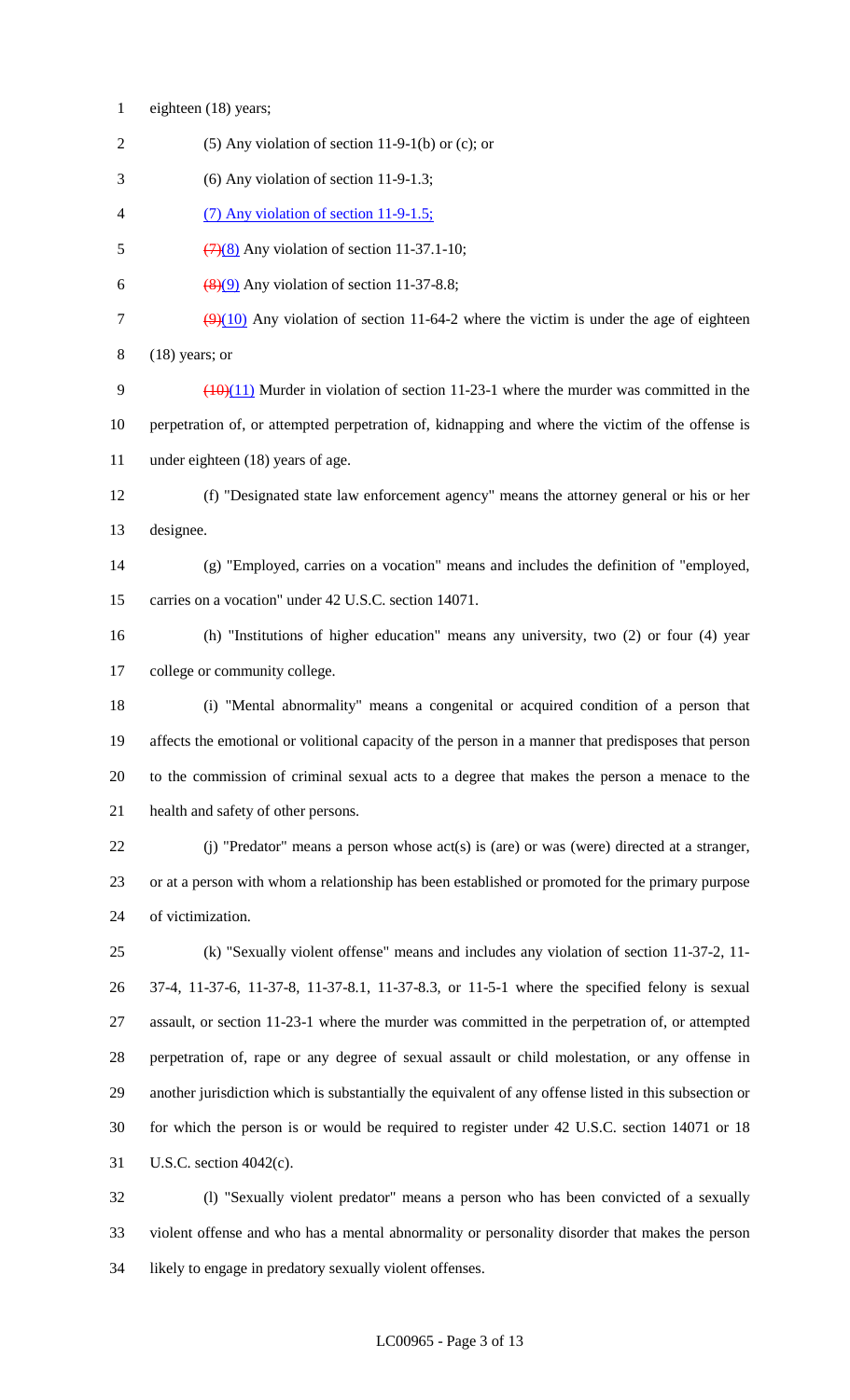- 
- 1 (m) "Student" means and includes the definition of "student" under 42 U.S.C. section

2 14071.

3 (n) "Parole board" means the parole board or its designee.

- 4 SECTION 3. Section 11-52-1 of the General Laws in Chapter 11-52 entitled "Computer 5 Crime" is hereby amended to read as follows:
- 

6 **11-52-1. Definitions. --** As used in this chapter:

7 (1) "Access" means to approach, instruct, communicate with, store data in, enter data in, 8 retrieve data from, or otherwise make use of any resources of, a computer, computer system, or 9 computer network.

10 (2) "Computer" means an electronic, magnetic, optical, hydraulic or organic device or 11 group of devices which, pursuant to a computer program, to human instruction, or to permanent 12 instructions contained in the device or group of devices, can automatically perform computer 13 operations with or on computer data and can communicate the results to another computer or to a 14 person. The term "computer" includes any connected or directly related device, equipment, or 15 facility which enables the computer to store, retrieve or communicate computer programs, 16 computer data or the results of computer operations to or from a person, another computer or 17 another device.

18 (3) "Computer data" means any representation of information, knowledge, facts, 19 concepts, or instructions which is being prepared or has been prepared and is intended to be 20 processed, is being processed, or has been processed in a computer or computer network. 21 "Computer data" may be in any form, whether readable only by a computer or only by a human 22 or by either, including, but not limited to, computer printouts, magnetic storage media, punched 23 cards, or data stored internally in the memory of the computer.

24 (4) "Computer network" means a set of related, remotely connected devices and any 25 communications facilities including more than one computer with the capability to transmit data 26 among them through the communications facilities.

27 (5) "Computer operation" means arithmetic, logical, monitoring, storage or retrieval 28 functions and any combination of them, and includes, but is not limited to, communication with, 29 storage of data to, or retrieval of data from any device or human hand manipulation of electronic 30 or magnetic impulses. A "computer operation" for a particular computer may also be any function 31 for which that computer was generally designed.

32 (6) "Computer program" means a series of instructions or statements or related data that, 33 in actual or modified form, is capable of causing a computer or a computer system to perform 34 specified functions in a form acceptable to a computer, which permits the functioning of a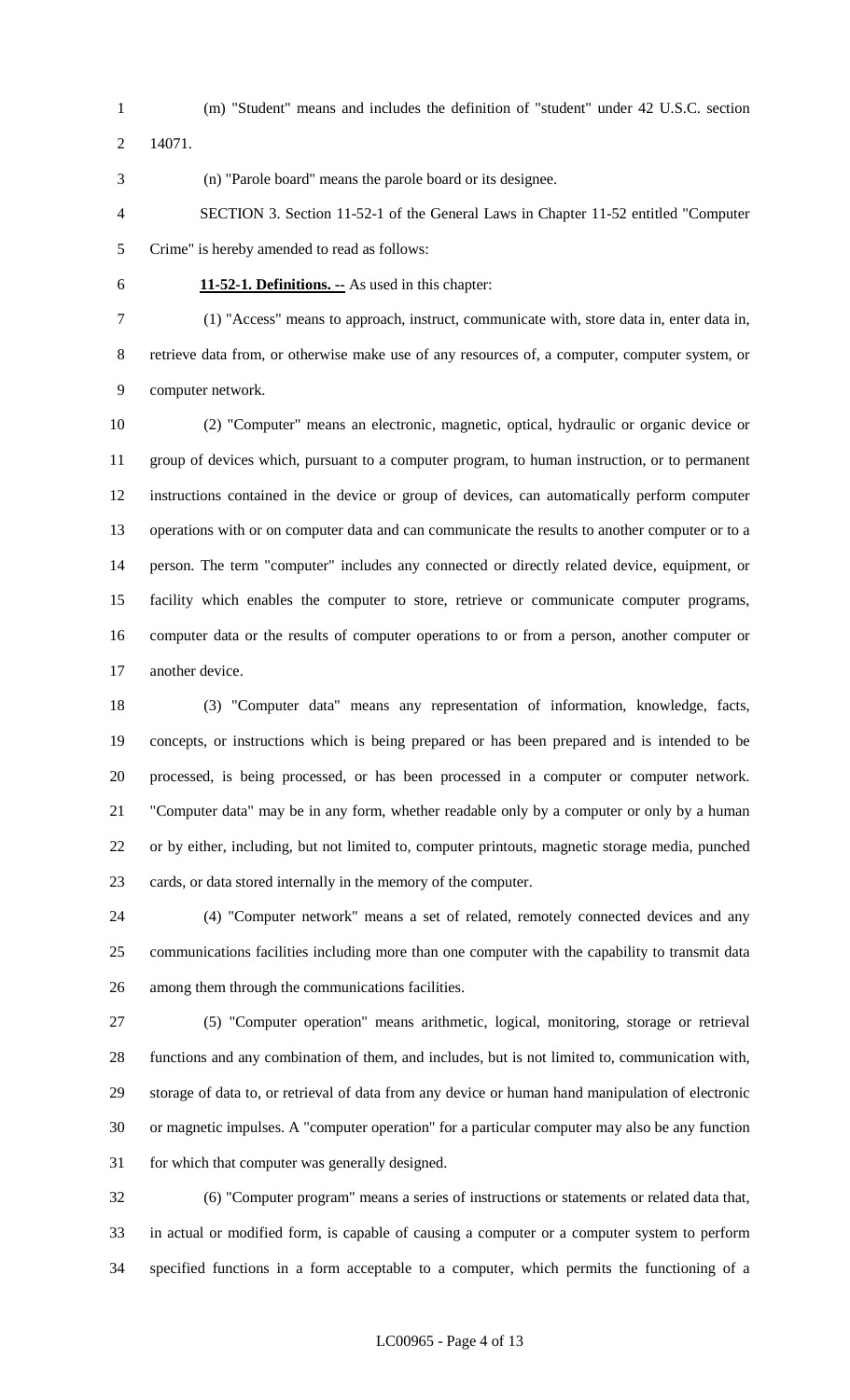1 computer system in a manner designed to provide appropriate products from the computer 2 systems.

3 (7) "Computer services" includes computer time or services, data processing services, 4 Internet service providers' networks and facilities located in the state or information or data stored 5 in connection with them.

6 (8) "Computer software" means a set of computer programs, procedures, and associated 7 documentation concerned with the operation of a computer, computer program or computer 8 network.

9 (9) "Computer system" means a set of related, connected or unconnected, computer 10 equipment, devices, and software.

11 (10) "Confidential information" means data that is protected from disclosure on the 12 protected computer, computer program, computer system or computer network and that the 13 computer, computer program, computer system or computer network does not transmit or 14 disclose unless initiated by the owner of such protected computer, computer program, computer 15 system or computer network.

16 (10)(11) "Data" means any representation of information, knowledge, facts, concepts, or 17 instructions which are being prepared or have been prepared and are intended to be entered, 18 processed, or stored, are being entered, processed, or stored or have been entered, processed, or 19 stored in a computer, computer system, or computer network.

20  $\left(\frac{(11)(12)}{2}\right)$  "Electronic mail service provider" means any business or organization qualified 21 to do business in the state of Rhode Island that provides registered users the ability to send or 22 receive electronic mail through equipment located in this state and that is an intermediary in 23 sending or receiving electronic mail.

 $\frac{(12)(13)}{12}$  "Financial instrument" includes, but is not limited to, any check, draft, warrant, 25 money order, note, certificate of deposit, letter of credit, bill of exchange, credit or debit card 26 transaction authorization mechanism, marketable security, or any computerized representation of 27 any of these.

28  $\left(\frac{(13)(14)}{2}\right)$  "Owner" means an owner or lessee of a computer or a computer network or an 29 owner, lessee, or licensee of computer data, computer programs, or computer software.

30 (14)(15) "Person" shall include any individual, partnership, association, corporation or 31 joint venture.

32  $\left(\frac{(15)(16)}{2}\right)$  "Property" includes, but is not limited to:

33 (i) Real property;

34 (ii) Computers and computer networks;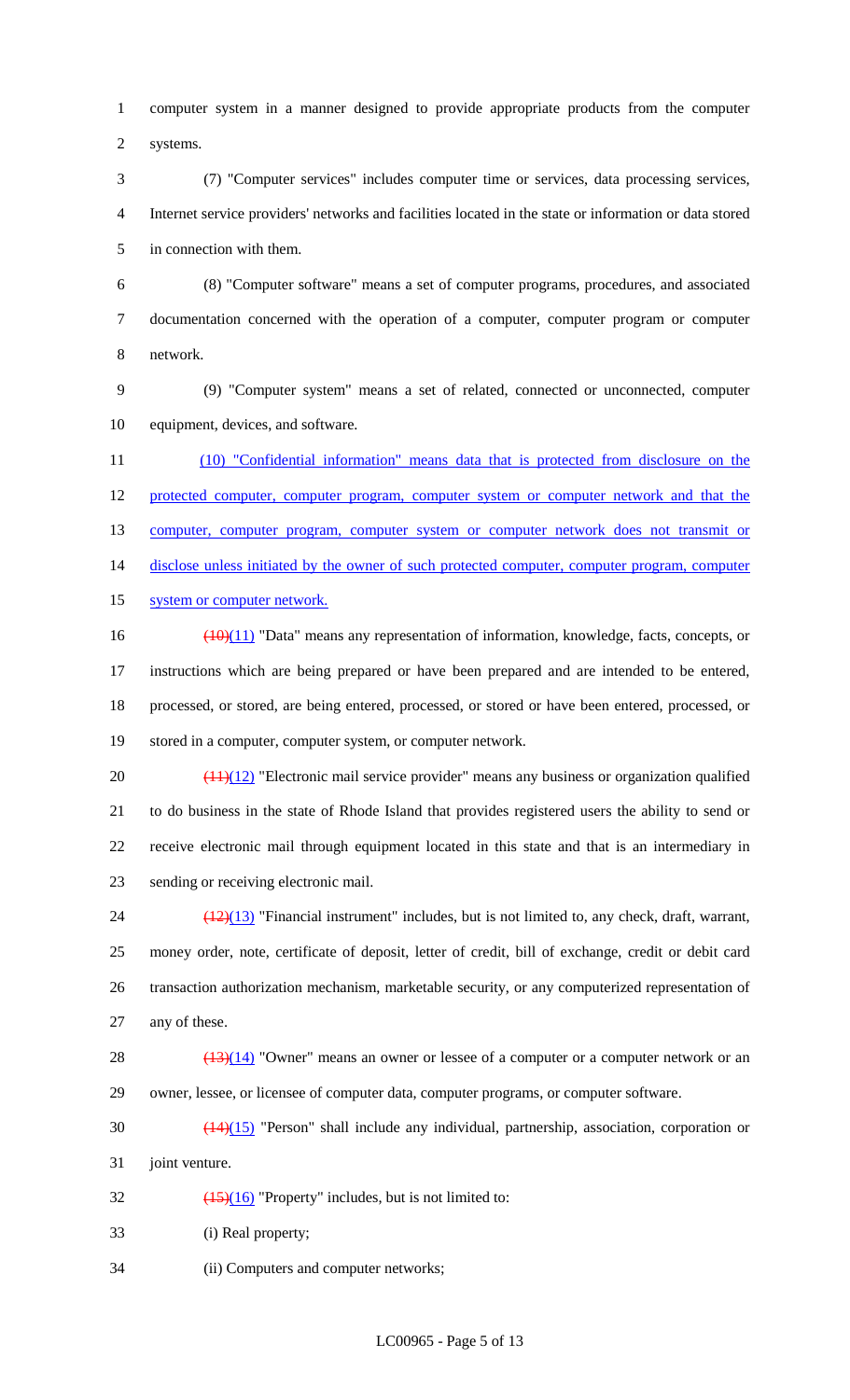| $\mathbf{1}$   | (iii) Financial instruments, computer data, computer programs, computer software and                |
|----------------|-----------------------------------------------------------------------------------------------------|
| $\overline{2}$ | all other personal property regardless of whether they are:                                         |
| 3              | (A) Tangible or intangible;                                                                         |
| 4              | (B) In a format readable by humans or by a computer;                                                |
| 5              | (C) In transit between computers or within a computer network or between any devices                |
| 6              | which comprise a computer; or                                                                       |
| 7              | (D) Located on any paper or in any device on which it is stored by a computer or by a               |
| 8              | human; and                                                                                          |
| 9              | (E) Computer services.                                                                              |
| 10             | (iv) A person "uses" a computer or computer network when he or she:                                 |
| 11             | (A) Attempts to cause or causes a computer or computer network to perform or to stop                |
| 12             | performing computer operations;                                                                     |
| 13             | (B) Attempts to cause or causes the withholding or denial of the use of a computer,                 |
| 14             | computer network, computer program, computer data or computer software to another user; or          |
| 15             | (C) Attempts to cause or causes another person to put false information into a computer.            |
| 16             | $(v)$ A person is "without authority" when: (A) he or she has no right or permission of the         |
| 17             | owner to use a computer, or, he or she uses a computer in a manner exceeding his or her right or    |
| 18             | permission or (B) he or she uses an Internet service e-mail system offered by a Rhode Island        |
| 19             | based Internet service provider in contravention of the authority granted by or in violation of the |
| 20             | policies set by the Internet service provider.                                                      |
| 21             | (vi) Transmission of electronic mail from an organization to its members shall not be               |
| 22             | deemed to be unsolicited bulk electronic mail.                                                      |
| 23             | $(16)(17)$ "Services" includes, but is not limited to, computer time, data processing, and          |
| 24             | storage functions.                                                                                  |
| 25             | (18) "Social network site" means: (i) A service accessible on a world wide web domain               |
| 26             | whose primary purpose is to facilitate online social interaction among groups of members for        |
| 27             | primarily social purposes, and which integrates the following features within the unique profile    |
| 28             | web pages of its registered members:                                                                |
| 29             | (A) The ability of members, including minors, to post a name or nickname in                         |
| 30             | combination with, photographs, multimedia and other personal information about the member on        |
| 31             | the profile web page;                                                                               |
| 32             | (B) The ability for members, including minors, to establish interactive links from their            |
| 33             | profile web pages to one or more profile web pages of other members of the same social              |
| 34             | networking service;                                                                                 |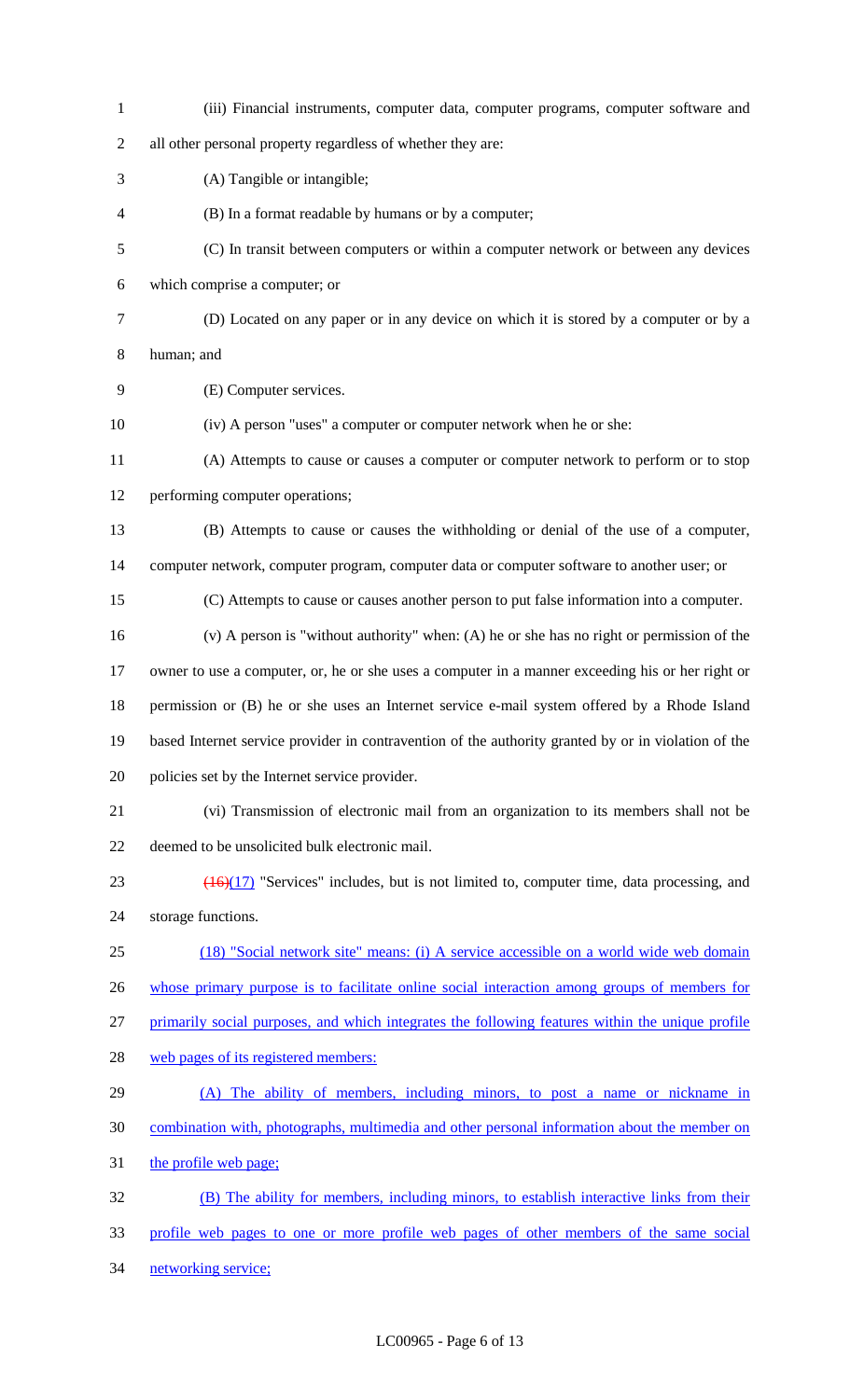1 (C) The ability for members of, or visitors to, the social networking service to leave 2 messages or comments on a member's profile web page that are visible to all or some visitors to 3 that page; 4 (D) The ability of members of, or visitors to, the social networking service to search for 5 members according to their age, gender, location, or interests in combination with age; and 6 (E) The ability of members to communicate through an embedded electronic mail feature. 7 (b) A social networking site does not include: 8 (i) Discrete email, instant message, chat room, message board or other communication 9 functionalities; or 10 (ii) A service whose primary purpose is the facilitation of commercial transactions 11 between its members or visitors. 12 (17)(19) "Source document" means an original document or record which forms the 13 basis of every electronic entry put into a computer, computer system, or computer network. 14 SECTION 4. Section 11-64-1 of the General Laws in Chapter 11-64 entitled "Electronic 15 Imaging Devices" is hereby amended to read as follows: 16 **11-64-1. Definitions. --** (1) For the purposes of this section the following definitions 17 apply: 18 (a) "Disseminate" means to make available by any means to any person. 19 (b) "Imaging Device" means any electronic instrument capable of capturing, recording, 20 storing or transmitting visual images. 21 (c) "Intimate areas" means the naked or undergarment clad genitals, pubic area, buttocks, 22 or any portion of the female breast below the top of the areola of a person which the person 23 intended to be protected from public view. 24 (d) "Legal entity" means any partnership, firm, association, corporation or any agent or 25 servant thereof. 26 (e) "Publish" means to: 27 (i) Disseminate with the intent that such image or images be made available by any 28 means to any person or other legal entity; 29 (ii) Disseminate with the intent such images be sold by another person or legal entity; 30 (iii) Post, present, display, exhibit, circulate, advertise or allow access by any means, so 31 as to make an image or images available to the public; or 32 (iv) Disseminate with the intent that an image or images be posted, presented, displayed, 33 exhibited, circulated, advertised or made accessible by any means, and to make such images 34 available to the public.

#### LC00965 - Page 7 of 13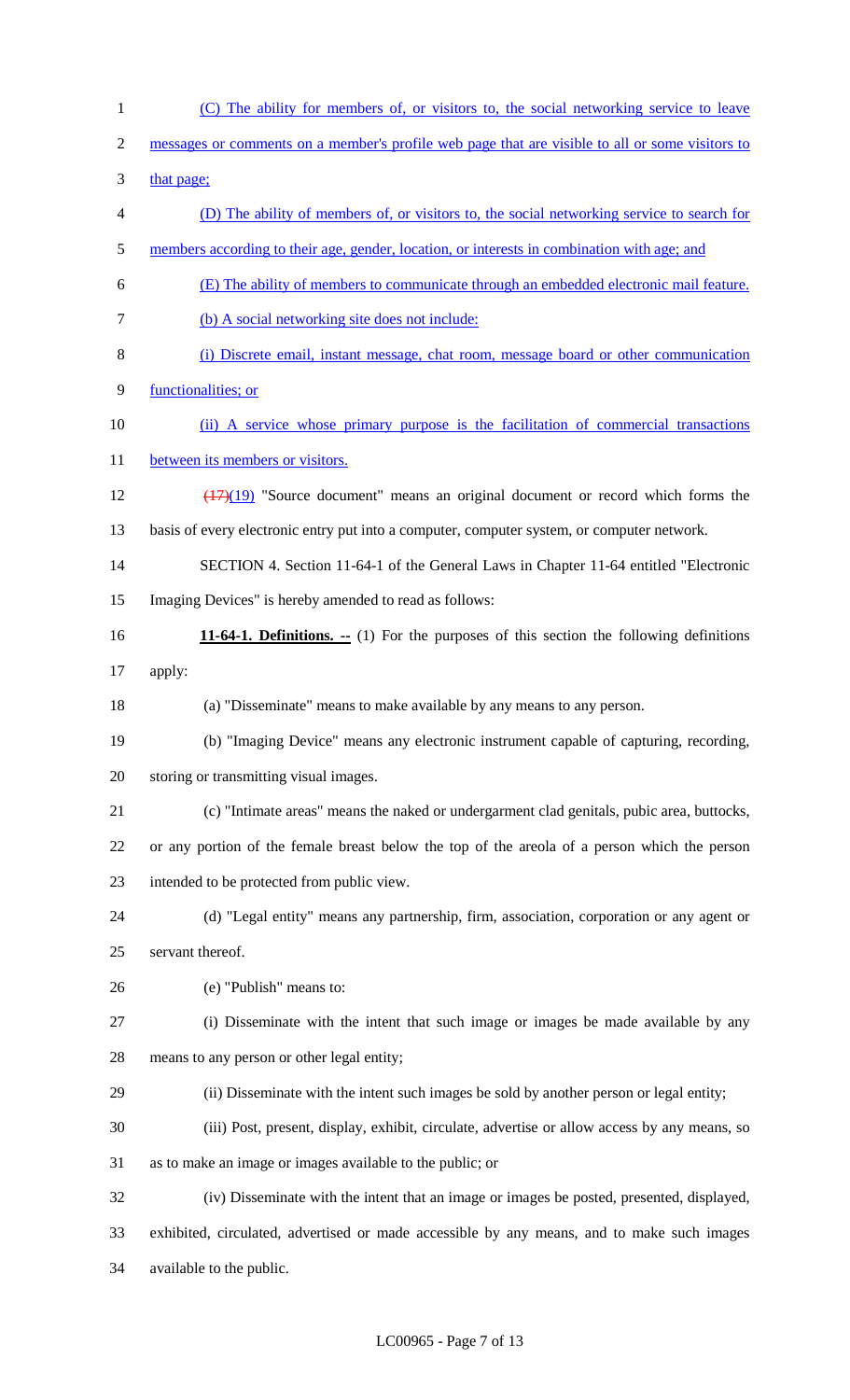1 (f) "Sell" means to disseminate to another person, or to publish, in exchange for 2 something of value. 3 (g) "Sexually explicit conduct" means actual: 4 (i) Graphic sexual intercourse, including genital-genital, oral-genital, anal-genital, or 5 oral-anal, or lascivious sexual intercourse where the genitals, or pubic area of any person is 6 exhibited; 7 (ii) Bestiality; 8 (iii) Masturbation; or 9 (iv) Sadistic or masochistic abuse. 10 SECTION 5. Chapter 11-9 of the General Laws entitled "Children" is hereby amended 11 by adding thereto the following section: 12 **11-9-1.5. Electronically disseminating indecent material to minors prohibited. –** (a) 13 Definitions as used in this section: 14 (1) "Minor" means any person not having reached eighteen (18) years of age. 15 (2) "Computer" has the meaning given to that term in section 11-52-1. 16 (3) "Telecommunication device" means an analog or digital electronic device that 17 processes data, telephony, video, or sound transmission as part of any system involved in the 18 sending and/or receiving at a distance of voice, sound, data, and/or video transmissions. 19 (4) "Indecent visual depiction" means any digital image or digital video depicting one or 20 more persons engaging in sexually explicit conduct, and includes: (i) Data stored on any 21 computer, telecommunication device, or other electronic storage media that is capable of 22 conversion into a visual image; or (ii) Digital video depicting sexually explicit conduct 23 transmitted live over a computer online service, internet service, or local electronic bulletin board 24 service. 25 (5) "Sexually explicit conduct" means actual: 26 (i) Graphic sexual intercourse, including genital-genital, oral-genital, anal-genital, or 27 oral-anal, or lascivious sexual intercourse where the genitals or pubic area of any person is 28 exhibited; 29 (ii) Bestiality; 30 (iii) Masturbation; 31 (iv) Sadistic or masochistic abuse; or 32 (v) Graphic or lascivious exhibition of the genitals or pubic area of any person. 33 (b) No person shall knowingly and intentionally use a computer or telecommunication 34 device to transmit an indecent visual depiction to a person he or she knows is, or believes to be, a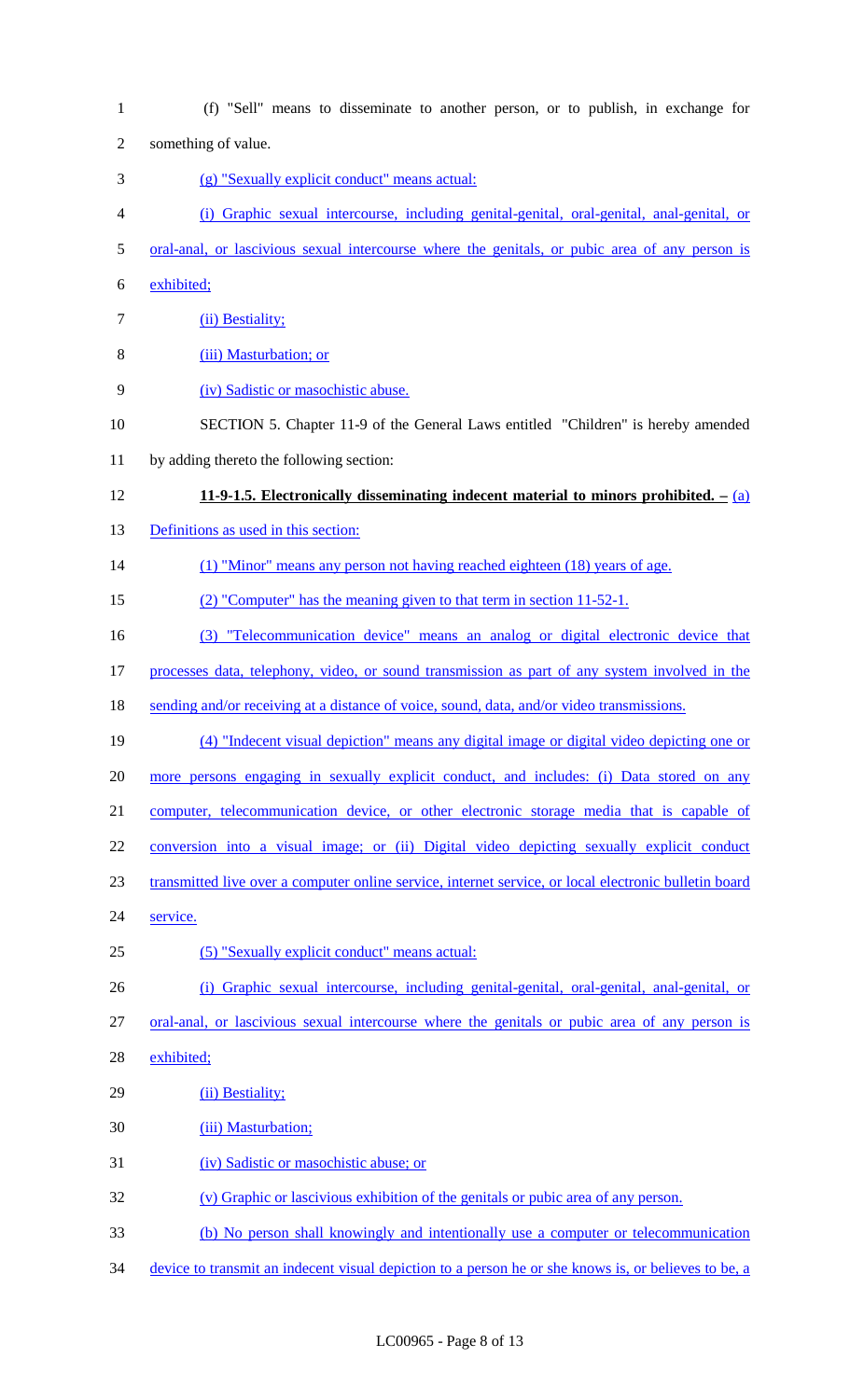1 <u>minor.</u>

| $\mathbf{2}$   | (c) No minor shall be charged under this section if his or her conduct falls within section         |
|----------------|-----------------------------------------------------------------------------------------------------|
| 3              | 11-9-1.4, "Minor electronically disseminating indecent material to another person – "Sexting"       |
| $\overline{4}$ | prohibited."                                                                                        |
| 5              | (d) The fact that an undercover operative or law enforcement officer was involved in the            |
| 6              | detection and investigation of an offense under this section shall not constitute a defense to a    |
| $\tau$         | prosecution under this section.                                                                     |
| $8\,$          | (e) Whoever violates this section shall be subject to sex offender registration                     |
| 9              | requirements set forth in section 11-37.1-1 et seq., entitled "Sexual offender registration and     |
| 10             | community notification act."                                                                        |
| 11             | (f) Whoever violates this section shall be guilty of a felony and may be imprisoned for             |
| 12             | not more than five (5) years or fined not more than five thousand dollars (\$5,000), or both.       |
| 13             | SECTION 6. Chapter 11-52 of the General Laws entitled "Computer Crime" is hereby                    |
| 14             | amended by adding thereto the following sections:                                                   |
| 15             | 11-52-3.1. Unauthorized access to confidential information. -- (a) Whoever                          |
| 16             | intentionally, without authorization or in excess of one's authorization, directly or indirectly    |
| 17             | accesses a protected computer, computer program, computer system, or computer network with          |
| 18             | the intent to either view, obtain, copy, or download any confidential information contained in or   |
| 19             | stored on such computer, computer program, computer system, or computer network, shall be           |
| 20             | guilty of a felony and shall be subject to the penalties set forth in section 11-52-5.              |
| 21             | (b) Nothing in this section shall apply to any monitoring of, or interaction with, a                |
| 22             | subscriber's internet or other network connection or service, or a protected computer, by a         |
| 23             | telecommunications carrier, cable operator, computer hardware or software provider, or provider     |
| 24             | of information service or interactive computer service for network or computer security purposes,   |
| 25             | diagnostics, technical support, repair, advertising, authorized updates of software or system       |
| 26             | firmware, authorized remove system management, providing, operating, or improving a service         |
| 27             | used, requested, or authorized by an individual, or detection or prevention of the unauthorized use |
| 28             | of or fraudulent or other illegal activities in connection with a network, service, or computer     |
| 29             | software.                                                                                           |
| 30             | 11-52-4.4. Cyberstalking and cyberharassment prohibited. $-$ (a) Definitions. As used               |
| 31             | in this section:                                                                                    |
| 32             | (1) "Conduct" means either: (i) A single act which causes a person to be repeatedly                 |
| 33             | contacted by others in a manner which seriously alarms, annoys, or bothers the person, or (ii) two  |
| 34             | (2) or more acts over a period of time, evidencing a continuity of purpose, which seriously         |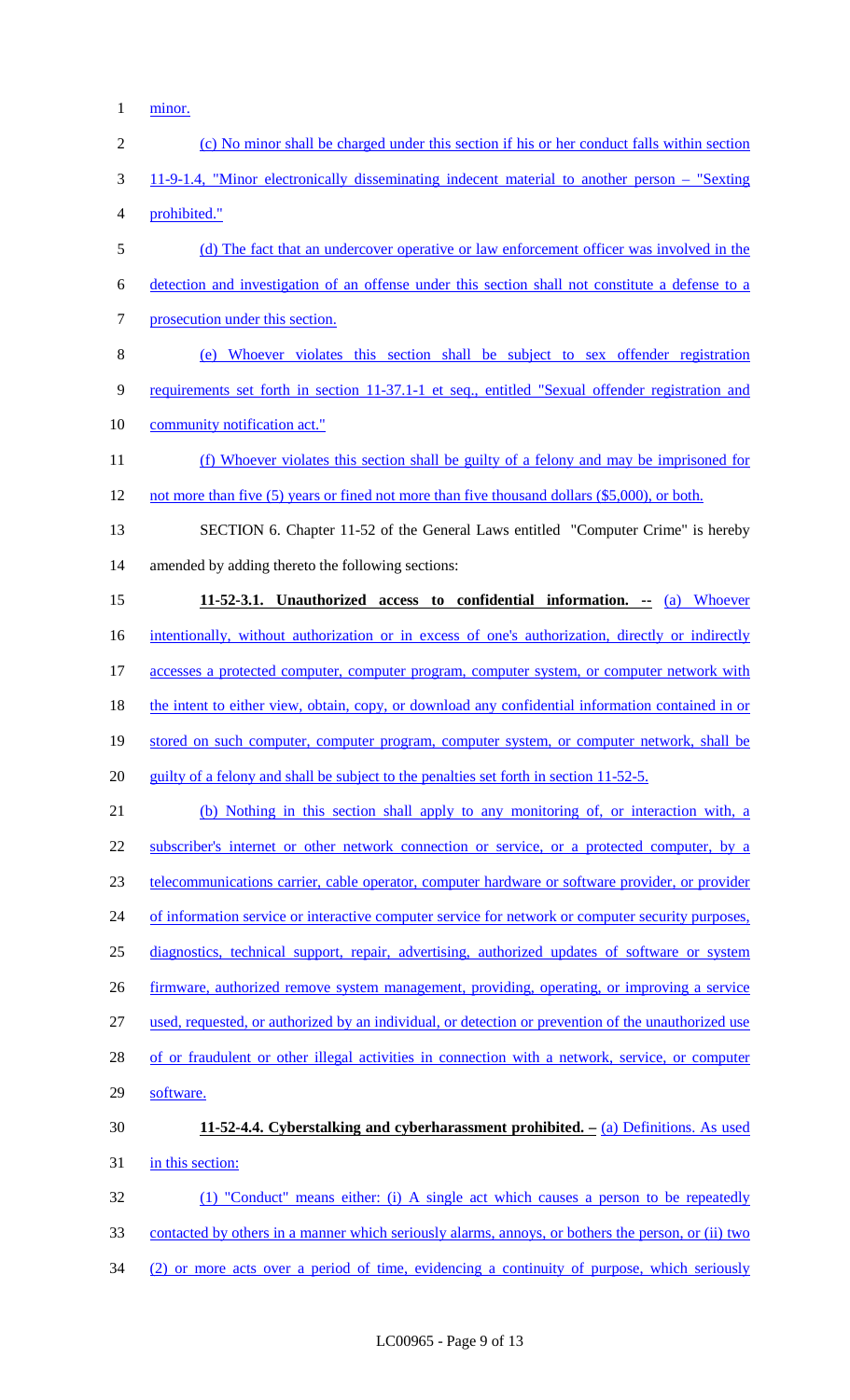1 alarms, annoys, or bothers the person.

| $\mathbf{2}$ | (2) "Immediate family" means a spouse, parent, child, or sibling. The term also includes             |
|--------------|------------------------------------------------------------------------------------------------------|
| 3            | any other individual who regularly resides in the household or who within the prior six (6)          |
| 4            | months regularly resided in the household.                                                           |
| 5            | (3) "Harass" means to engage in intentional conduct that serves no legitimate purpose                |
| 6            | that would cause a reasonable person to suffer substantial emotional distress, or be in fear of      |
| 7            | bodily injury. The term does not include constitutionally protected activity.                        |
| 8            | (4) "Computer" has the meaning given to that term in section 11-52-1.                                |
| 9            | (5) "Telecommunication device" means an analog or digital electronic device that                     |
| 10           | processes data, telephony, video, or sound transmission as part of any system involved in the        |
| 11           | sending and/or receiving at a distance of voice, sound, data, and/or video transmissions.            |
| 12           | (b) Whoever, by computer or telecommunication device, harasses another person or                     |
| 13           | causes any person to be contacted for the purpose of harassing that person or his or her immediate   |
| 14           | family is guilty of a misdemeanor and may be subject to imprisonment for not more than one year      |
| 15           | or fined not more than five hundred dollars (\$500), or both.                                        |
| 16           | (c) A second or subsequent conviction under subsection (b) of this section shall be                  |
| 17           | deemed a felony subject to imprisonment for not more than two (2) years or a fine or not more        |
| 18           | than six thousand dollars $(\$6,000)$ , or both.                                                     |
| 19           | (d) If a person accused under this section claims to have been engaged in constitutionally           |
| 20           | protected activity, the court shall determine the validity of the claim as a matter of law and, if   |
| 21           | found valid, shall exclude evidence of the activity.                                                 |
| 22           | <b>11-52-7.1. Offense of online impersonation.</b> -- (a) Definitions, as used in this section:      |
| 23           | (1) "Commercial social networking site" means a business, organization or other similar              |
| 24           | entity that operates a website and permits persons to become registered users for the purpose of     |
| 25           | establishing personal relationships with other users through direct or real-time communication       |
| 26           | with other users or the creation of web pages or profiles available to the public or to other users. |
| 27           | (2) "Electronic mail" means an electronic mail message sent through the use of an                    |
| 28           | electronic mail program or a message board program.                                                  |
| 29           | (3) "Identifying information" means information that alone or in conjunction with other              |
| 30           | information identifies a person, including a person's:                                               |
| 31           | (i) Name, social security number, date of birth, or government-issued identification                 |
| 32           | number;                                                                                              |
| 33           | (ii) Unique biometric data, including the person's fingerprint, voice print or retina or iris        |
| 34           | image;                                                                                               |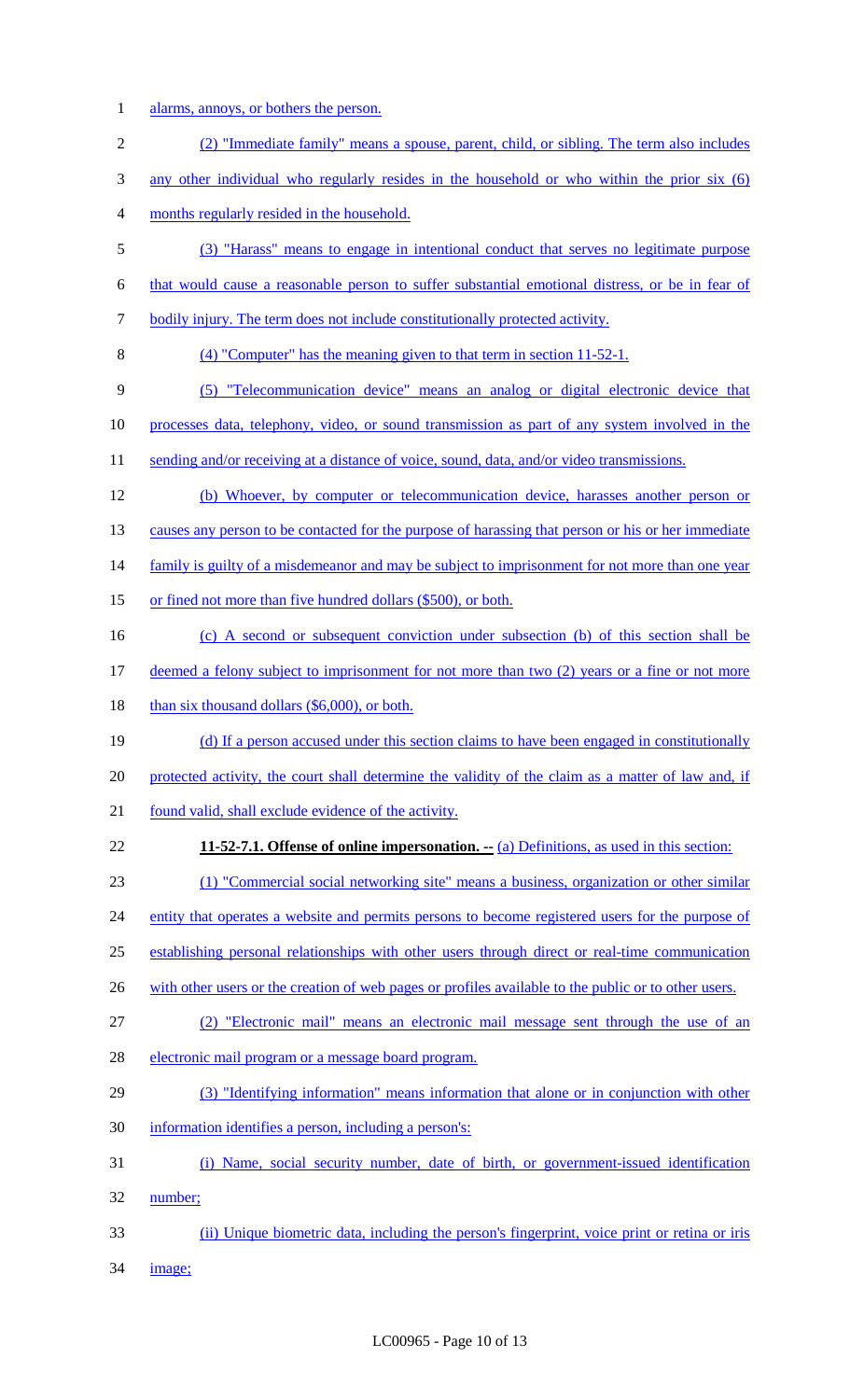| $\mathbf{1}$   | (iii) Unique electronic identification number, electronic mail address, routing code or             |
|----------------|-----------------------------------------------------------------------------------------------------|
| $\overline{2}$ | financial institution account number; and                                                           |
| 3              | (iv) Telecommunication identifying information or access device.                                    |
| 4              | (4) "Public official" means a person elected by the public or elected or appointed by a             |
| 5              | governmental body or an appointed official in the executive, legislative, or judicial branch of the |
| 6              | state or any political subdivision thereof.                                                         |
| 7              | (b) A person commits the crime of online impersonation if the person:                               |
| 8              | (1) Uses the name or persona of another person to create a web page on or to post one or            |
| 9              | more messages on a commercial social networking site or sends an electronic mail, instant           |
| 10             | message, text message or similar communication without obtaining the other person's consent and     |
| 11             | with the intent to harm, defraud, intimidate or threaten any person;                                |
| 12             | (2) Sends an electronic mail, instant message, text message or similar communication that           |
| 13             | references a name, domain address, telephone number or other item of identifying information        |
| 14             | belonging to any person without obtaining the other person's consent, with the intent to cause a    |
| 15             | recipient of the communication to reasonably believe that the other person authorized or            |
| 16             | transmitted the communication with the intent to harm or defraud any person; or                     |
| 17             | (3) Uses the name or persona of a public official to create a web page on or to post one or         |
| 18             | more messages on a commercial social networking site or sends an electronic mail, instant           |
| 19             | message, text message or similar communication without obtaining the public official's consent      |
| 20             | and with the intent to induce another to submit to such pretended official authority, to solicity   |
| 21             | funds or otherwise to act in reliance upon that pretense to the other person's detriment.           |
| 22             | (c) Whoever violates this section shall be guilty of a felony and subject to imprisonment           |
| 23             | for not more than three (3) years or fined not more than two thousand dollars (\$2,000), or both.   |
| 24             | SECTION 7. Chapter 11-64 of the General Laws entitled "Electronic Imaging Devices"                  |
| 25             | is hereby amended by adding thereto the following section:                                          |
| 26             | 11-64-3. Unauthorized dissemination of indecent material. -- (a) A person is guilty of              |
| 27             | unauthorized dissemination of indecent material when such person uses an imaging device to          |
| 28             | capture, record, or store visual images of another person eighteen (18) years of age or older       |
| 29             | engaged in sexually explicit conduct or of the intimate areas of another person, with or without    |
| 30             | that other person's knowledge and consent under circumstances in which that other person would      |
| 31             | have a reasonable expectation of privacy and, thereafter, without the consent of the person or all  |
| 32             | persons depicted in the visual image, intentionally disseminates, publishes, or sells such visual   |
| 33             | image or images.                                                                                    |
| 34             | (b) Constitutionally protected activity is not subject to the provisions of this section.           |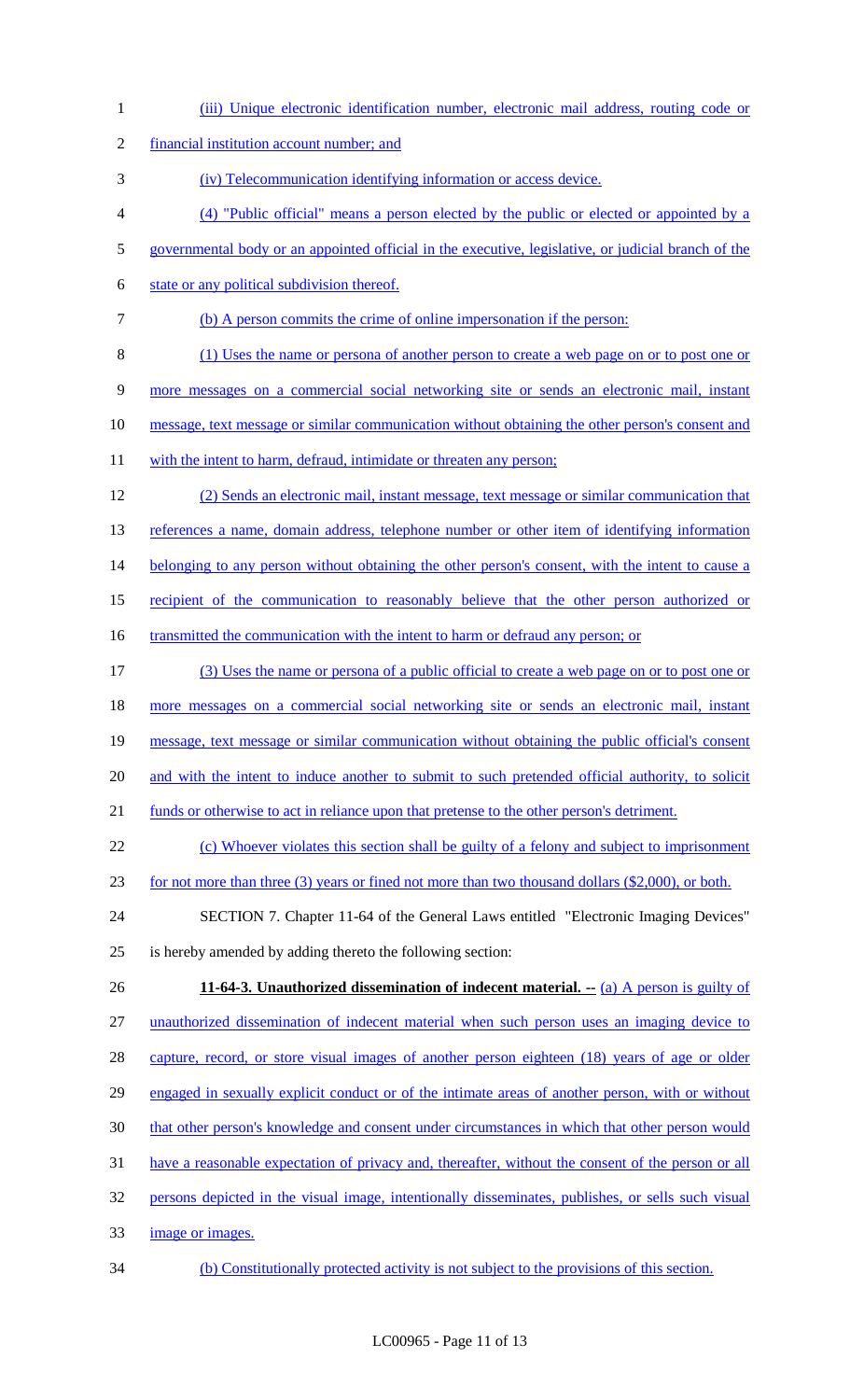- 1 (c) Whoever violates this section shall not be subject to sex offender registration
- 2 requirements set forth in section 11-37.1-1 et seq., entitled "Sexual offender registration and
- 3 community notification act."
- 4 (d) Whoever violates this section shall be subject to imprisonment for not more than three
- 5 (3) years or fined not more than five thousand dollars (\$5,000), or both.
- 6 SECTION 8. Nothing in this act may be construed to provide a basis for a private right of 7 action against an interactive computer service, as defined in 47 U.S.C. section 230, or a 8 telecommunications carrier as used by another person to violate this act, for content provided by 9 such person or by another information content provider.
- 10 SECTION 9. This act shall take effect upon passage.

======= LC00965 =======